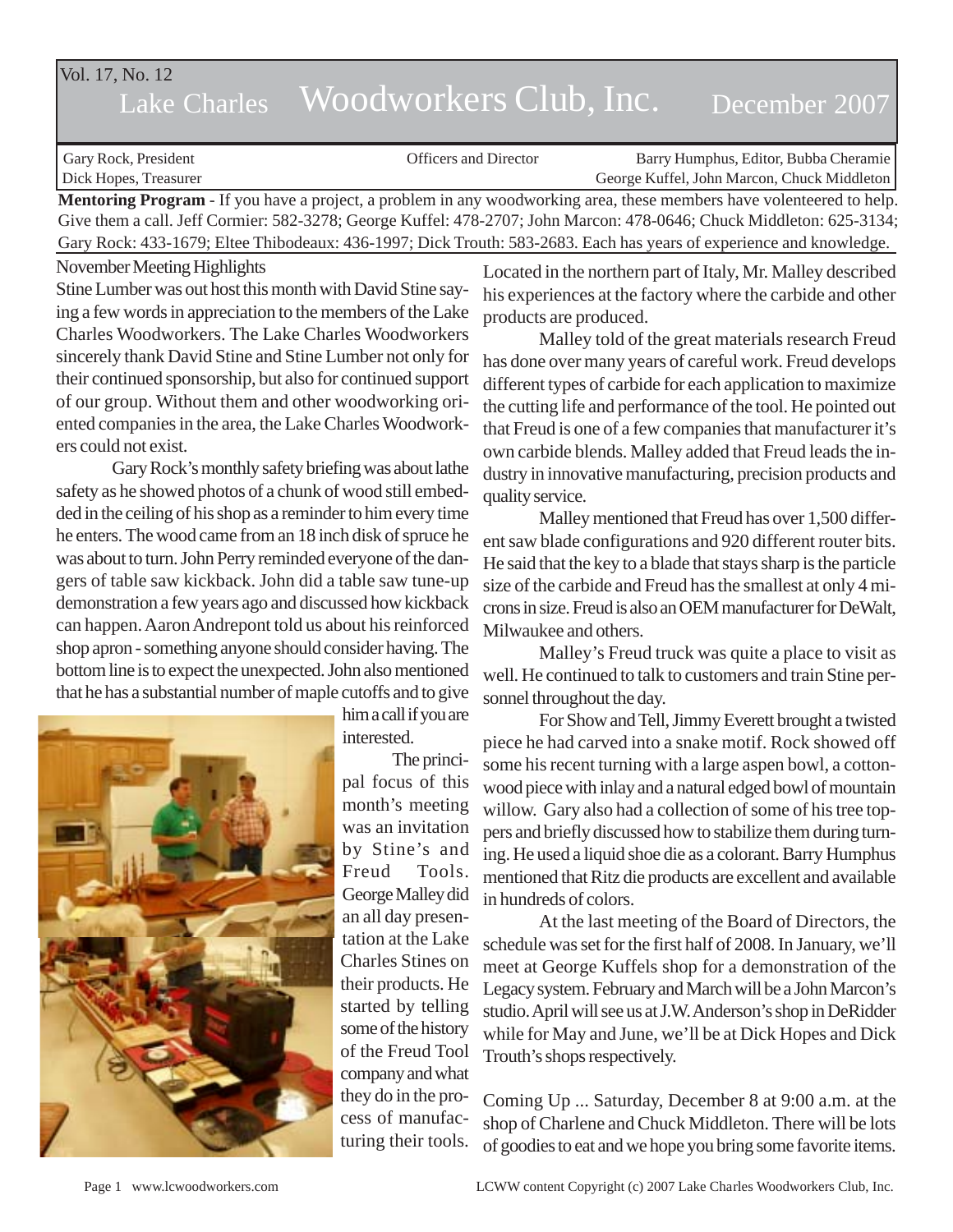### From the President

If you missed our last club meeting at Stines Lumber in Lake Charles, you missed big pile of eats provided by Stines Lumber along with a big pot of coffee. Dennis Stine asked to speak to our group, which I gladly gave him the floor. He talked about the last time the club met at the lumber company then talked about Safety. He stated that they open all their meetings first, talking about Safety, then onto business. After his talk, I took over and conducted our business. On the agenda first was the "WHITE ELEPHANT" gift exchange, the club member passed. Which is you bring TWO wrapped presents. It can be anything from a small box to a turned bowl to a broken table leg. It is all in fun -use your imagination- and when the presents are chosen and opened we move on to the next person. There will be no stealing or swapping during the gift exchange.Now after the exchange if you want to do some swapping that's up to you. If you want to buy something instead of making something for the "White Elephant Exchange," there will be a limit of \$25 per present. This will be after our "SHOW and TELL" and safety talk.

Again if you missed last months meeting you missed the talk by George Malley who is FREUD representative. He asked from the start of his talk, "how much time did he have?" I told him he had till 12:00 noon- he had roughly two and half hours. He has a vast knowledge of his product and kept everyone laughing with tales that he told along with a ton of information on his product- FREUD tools from router bits to saw blades. Time literally flew during this time. After his talk, we spent time cleaning and packing his demo pieces and bringing them out to his truck. When entering his truck I was amazed at the equipment that he had in there and he (George) was very happy to help you with a problem from router bits - which John Perry asked him about raised panel bits to saw blades on his table saw. I couldn't stay for I received a phone call that I was needed at a remodel job site.

As I stated in my letter last month, Dec. 31 of this year is my last day in office. I hoped that you have thought about who you want as your next club president. With this said, before you nominate a club member for the Presidency, you must get their OK to do this. Then if there is more than one nominated for the office, then we will take a vote.

 J.W. Anderson will donate an Adirondack Chair that he will make for the December raffle.

 Its time to pay our annual club dues. Where can you have so much fun on a Saturday morning once a month at a different members shop eating all those good dough-nuts and drinking good coffee. The "Bring Back Item" for December will be Chuck Middleton (where we are having our meeting) and in January will be John Perry.

 We are entering the time of the year where there are lots of parties, kids and grandkids coming over. Please keep your mind on the job at hand and not on who's coming over or the party that you are going to. You want to go through the holidays with everything in place that you were born with and not a trip to the Emergency room. Always expect the unexpected and to be safe you must work safe.

 I send best wishes to all our members and their families during the upcoming holidays.

Merry Christmas and a very Happy New Year." *Gary Rock.*

#### Woodworker's Bench

A non-member in Amite wrote to me recently asking about what to do about a standard woodworker's bench. He was just starting his shop and needed advice on what he should do. This seemed and interesting challenge, so we researched the possibilities.

A standard woodworkers bench is generally 48" or so by 24" wide, though that can vary. I've certainly seen plans for 32 or even 36 inch wide tables. The real key is to include one or more woodworking vises in the plans.

There are several on the Internet and these are generally good designs. For example, Jeff Greef at his web site has a great design nearly anyone can build. See it at www. jeffgreefwoodworking.com. At www.workbenchdesign.net you can also find a free plan for a great workbench.

There are also several on the market that you can

purchase ready-build or as a kit. In fact, most modern workbenches come as a kit after you receive the shipment.

In addition, the plans listed above provide references on where to obtain workbench hardware such as vises and bench dogs. Rockler,



Woodcraft and others have both plans for sale as well as complete benches plus hardware your can get.

An alternative to the classic workbench is the assembly table. While these can vary a great deal depending on your requirements and the size of your shop, the best advise it\s to build one of more that are the same hieght as your table saw. That way, you can use it as a giantrest when handling large stock such as full sheets of plywood.